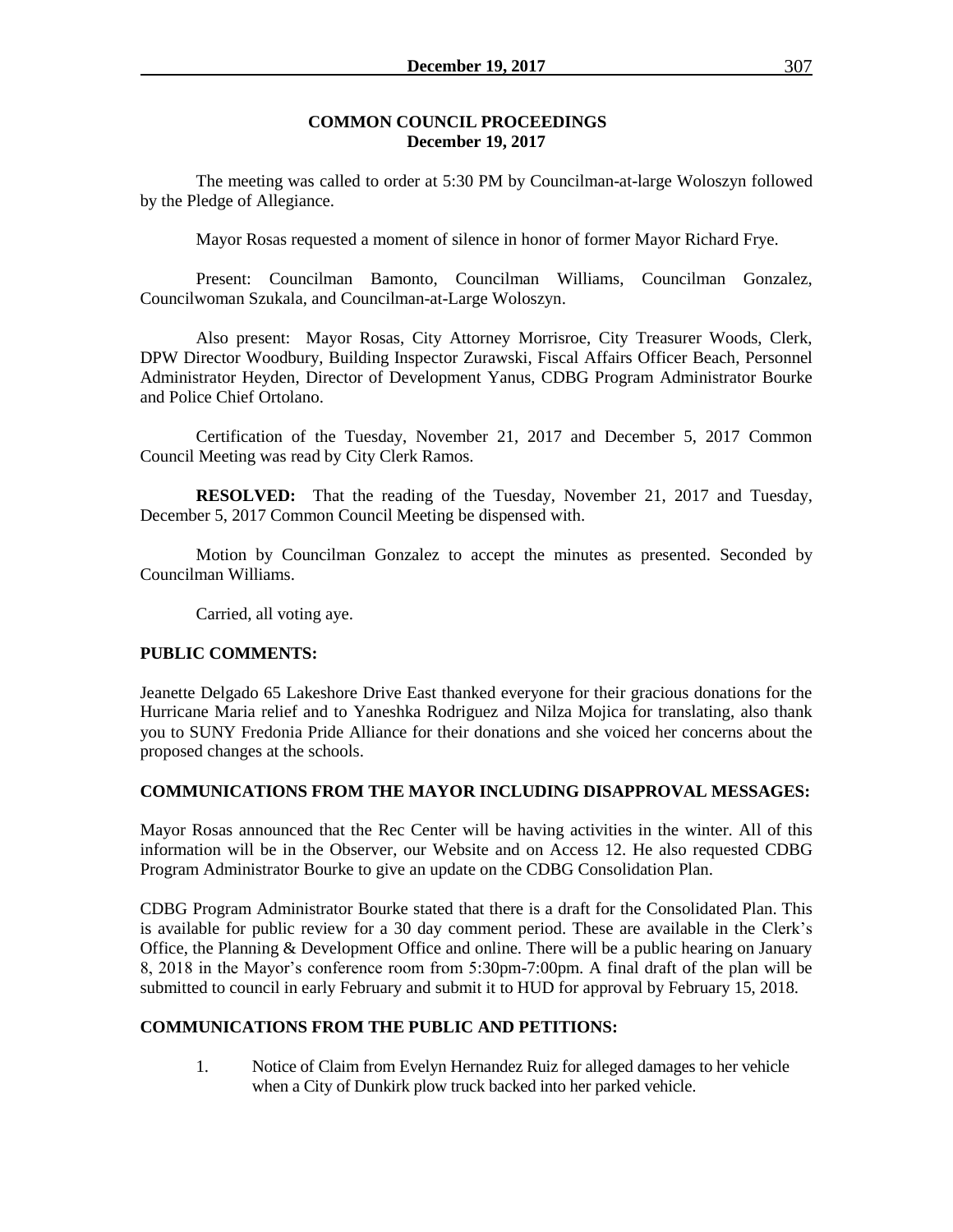Councilman-at-large Woloszyn asked for a motion to refer to the Law Department.

Councilman Williams made a motion. Seconded by Councilman Gonzalez.

Carried, all voting aye.

## **REPORTS OF STANDING COMMITTEES, BOARDS AND COMMISSIONS: UNFINISHED BUSINESS:**

Councilman Williams inquired to DPW Director Woodbury for an explanation about the state coming in over the weekend to help out with the streets and wished everyone a Happy and Safe Holiday Season.

DPW Director Woodbury stated that we for 2 weekends in a row we were hit with snow storms that we haven't seen a couple years. The most recent weekend was worse than the first one. From Friday to Saturday we got 24 inches of snow in the City of Dunkirk, that's an inch an hour and we can't keep up with it. Your employees in the Street Department did a tremendous job; they worked the entire legal limit of time and gave you everything they could. The mechanics had prepared all of the equipment to the best of their abilities. The Mayor and I talked late in the afternoon on Saturday and discussed streets that had not been plowed yet. The Mayor contacted the Governor's office and thru an emergency process got some state resources, they worked a full 12 hour shift and opened up those streets. Thank you to the people for your patience, we realize it was hard.

Councilman Bamonto inquired to DPW Director Woodbury for an update on the Howard Avenue project and are we on target also thank you to Councilman Gonzalez and Councilwoman Szukala for all the years you have served The City of Dunkirk and wished everyone Safe and Happy Holidays.

DPW Director Woodbury stated that there were 3 trees in the way and those were taken down. H&K Services out of Leon New York is not going to let any weather get in their way. The new bridge is already made; they are taking out the old one and working on disposing of it. Within the next few weeks we should have a ribbon cutting to open the new bridge.

Councilman Gonzalez stated that there was an Economic Development meeting today. It was discussed all of the accomplishments over the last year. Thank you to the hard working members of the City Council of Dunkirk. I am honored to have the opportunity to work with such a loyal and dedicated group of individuals current and past. I can honestly say that I have proudly served my community with my heart and I am grateful to be part of the changes that we currently see in our City and those coming in the spring. The Community of Dunkirk elected me for this office for 3 consecutive terms. We have proudly accomplished much for this City since being elected to office. A few of the many successes accomplished include the completion of the Sea Wall of course on Lakefront Blvd, also completion of our consent orders with the Waste Treatment Plant. There wasn't a call that I did not respond to throughout my 3 terms as Councilman, I answered all the calls the best way that I could and I am proud that I have been able to do that. Also during my term we settled all the union contracts throughout the City thanks to the Mayor and his efforts and the people that worked with him. I am proud that we are on the verge of breaking ground on the Athenex project and a place will employ almost 1200 people when it's completed, I am proud to experience firsthand the positive changes our City has had and I am excited to continue to see the progressive movement for our City. I urge the council members to remain united and pledge to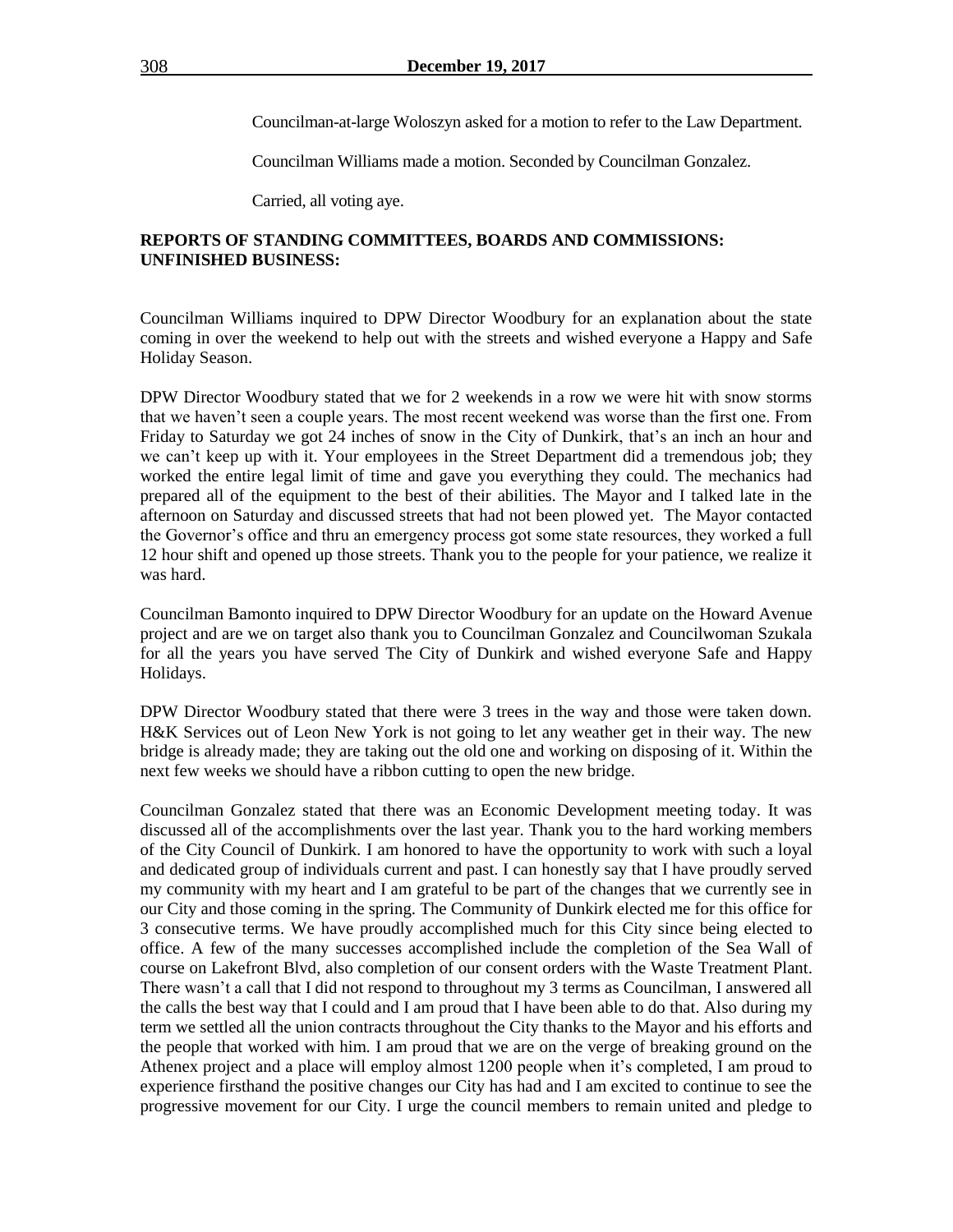serve the community first before your own personal needs and honor your oath of office. I ask that you be present in the community and be sensitive to the demographics, the changes that are happening here. You have the charge to serve all and not just the outspoken few. Serve the citizens that may not have the courage to speak up but they are members of our community, serve the less fortunate who feel they have no voice. I urge you to continue the momentum of moving this City forward, to seek out experiences in other cities and see what is working for them. Thank you all for the wonderful years and memories that I have in this council. I express good luck and Godspeed to all of you. Merry Christmas and Happy New Year.

Councilwoman Szukala inquired to Fiscal Affairs Officer Beach for an update on the 2016 audit and voiced her frustration about the snow storm this past weekend. I struggled with the words to say sitting here tonight to say a speech like Councilman Gonzalez did. A lot of the things that I have to say I didn't want to offend anybody and I didn't want to go out less than classy so to say, so I am just going to struggle thru my words and hope that I say what I need to. This was my  $4<sup>th</sup>$ term serving on Council, I have had the pleasure of working with 3 different administrations and I have learned that every administration ran things drastically different. Each term was a new experience for the council members as well, getting to know what each one expects and working together. I am happy to have been able to serve the Community for 8 years. I not only represented the City of Dunkirk proudly but effectively I believe. I answered calls from all wards, not just my own whether it was something small I could help someone with or something large like voting on a certain resolution. Every single vote that I had I did with the best interest of the City at heart. We didn't always agree and that was one of the most frustrating things for me because sometimes things that seemed so simple and black to me were not so simple to others which is where the conflict and disagreement came in. I am proud that I have been able to be a lot of positive influence and a lot of things that happened in the City of Dunkirk I was proud to be a part of. One of the reasons why I decided not to run again was knowing that things that were broken in the City 8 years ago, some of those things are still broken today. We talk about them and nothing changes so if I can't sit here and say that I have been part of that positive change, I also feel like I am part of the problem so it was time for me to walk away and let somebody else have a chance to do what they think they can do. I am going to walk away and those of you who know me well know what I am going to be doing in my spare time. I am happy to say that a lot of you I consider my friends and I don't think that will ever change. I have great respect for each one of you in this room even though we don't always agree on the topics. I would like to say thank you to all of the residents and the constituents and even those who lived outside of the City who often stopped me to say thank you for the way you voted, I read the article and I understand your frustrations or thank you for being the voice to the people that aren't here to voice their own opinions. I would like to wish Mike and Shaun good luck in their term.

Fiscal Affairs Officer Beach stated that the audit will be presented this week.

Councilman-at-Large Woloszyn thanked Councilman Gonzalez and Councilwoman Szukala for their years of service.

### **UNFINISHED BUSINESS:**

None

### **PREFILED RESOLUTIONS:**

# **RESOLUTION #118-2017 December 19, 2017**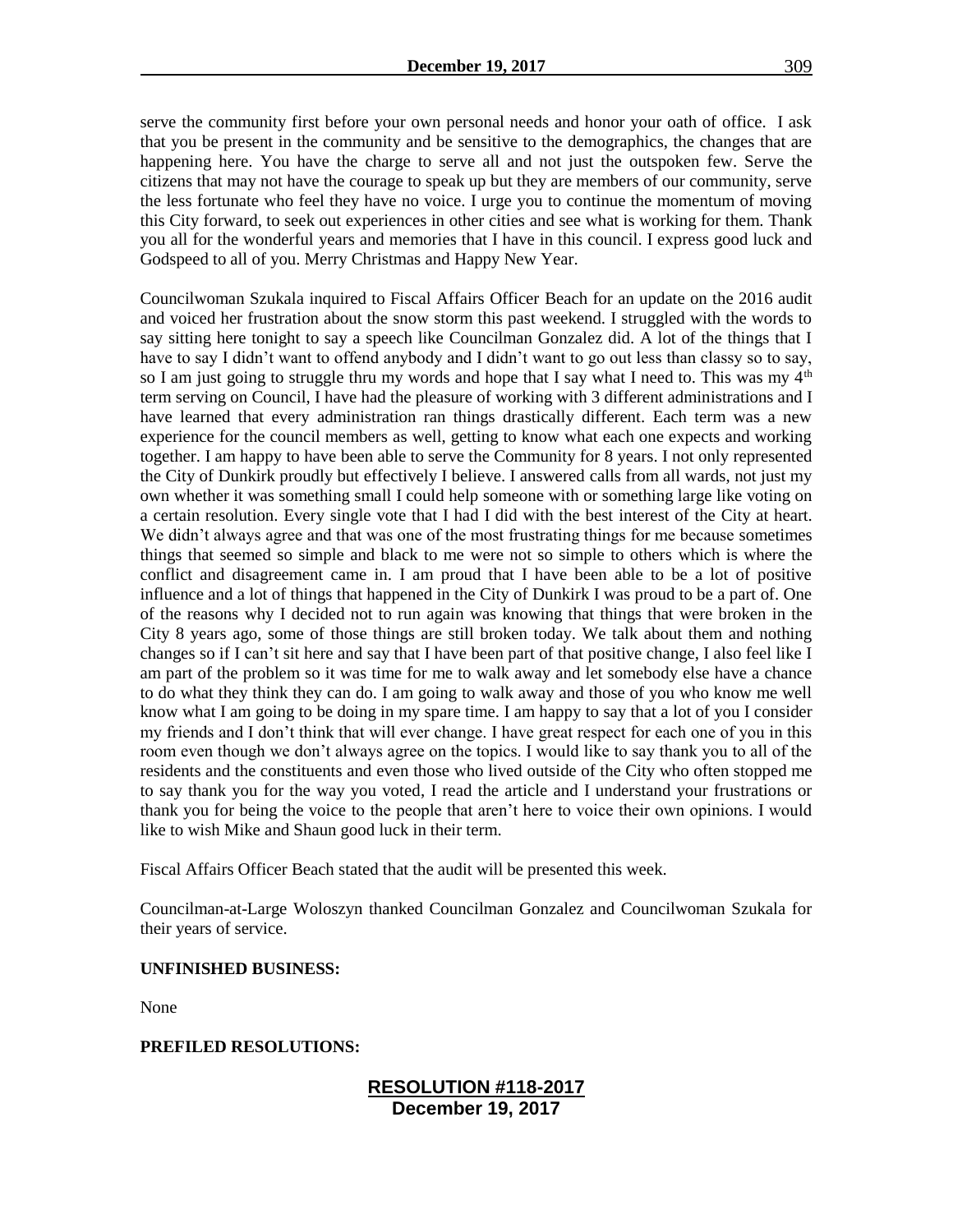# **BY: THE ENTIRE COUNCIL**

# **AUTHORIZING SHARED SERVICES AGREEMENT EXTENSION (POLICE SERVICES – TOWN OF DUNKIRK)**

**WHEREAS,** the City of Dunkirk (City), by Resolution No. 96-2016 (November 15, 2016), and the Town of Dunkirk (Town), entered into a shared services agreement for certain police services, which was extended through December 31, 2017; and

**WHEREAS,** the City and Town desire to extend the mutually-beneficial agreement for calendar year 2018; now, therefore, be it

**RESOLVED,** that the Mayor is hereby authorized and directed to execute any and all documents necessary for a shared services agreement with the Town of Dunkirk, for police services, from January 1, 2018 through December 31, 2018, at a cost of One Thousand Seven Hundred Fifty Dollars and Zero Cents (\$1,750.00) per month for January, 2018 through December, 2018, with the City providing not less than twelve (12) hours per week of patrol in the Town.

Carried, all voting aye.

#### **RESOLUTION # 119 -2017 December 19, 2017**

### **BY COUNCILMAN WILLIAMS:**

## **EXTRA VALVE CHANGE ORDER FOR WATER TREATMENT PLANT IMPROVEMENTS (PHASE 3 UNDER 2009 CONSENT ORDER)**

**WHEREAS,** the City of Dunkirk entered into a 2009 Consent Order with the Chautauqua County Department of Health (CCDOH) to address certain inadequacies at the City's water treatment plant and water distribution system, and now the Phase 3 items of the Consent Order can be addressed according to the CCDOH schedule; and

**WHEREAS,** by notification letter received December 17, 2015, the New York State Environmental Facilities Corporation (EFC) granted Dunkirk \$2 million of grant funds and \$7 million in low-interest loan funds to finance Phase 3 reconstruction and new construction improvements to the City's water system pursuant to such Consent Order; and

**WHEREAS,** the City of Dunkirk received an approved increase of the grant portion of these EFC funds to \$3 million; and

**WHEREAS,** as part of Phase 3, this valve addition change order is required to fully operate the water systems between the filter plant and the storage tanks, has been approved by EFC subject to review by the New York State Department of Health; and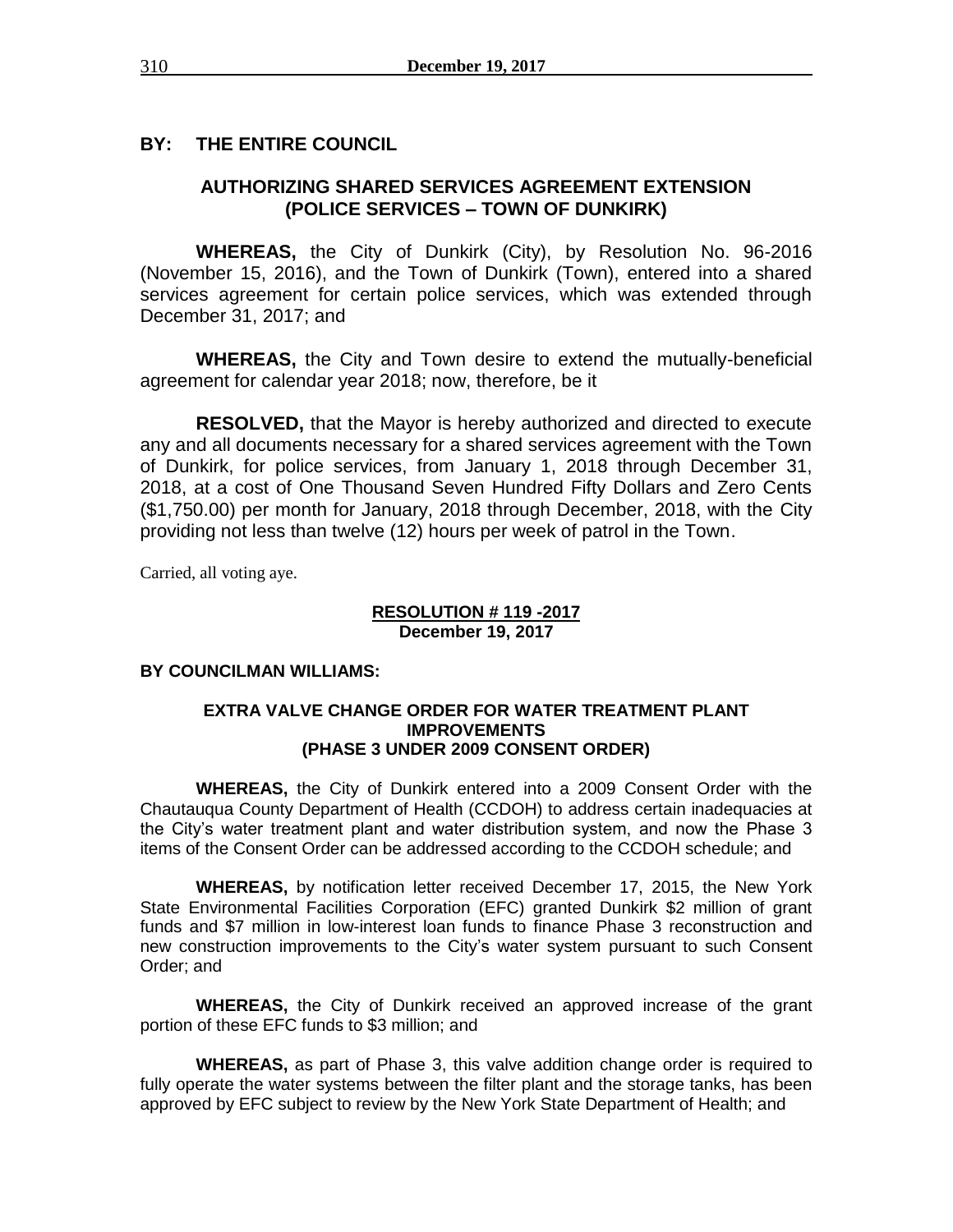**WHEREAS**, it has been found that two additional 20-inch valves are required in the distribution system between the filter plant and the new Willowbrook tank at a change order cost of \$84,300, and

**WHEREAS**, the phase work will remain under budget, DPW recommends quick approval of this change order so the work can be done to avoid delaying the City water system from being fully operational to supply the North County Water District; and

**WHEREAS**, said change order acceptance is subject to the contractor meeting all NYS DOH and EFC requirements; now, therefore, be it,

**RESOLVED,** that the Mayor is hereby authorized and directed to execute a change order in the amount not to exceed \$84,300 for these additional general construction items with Kandey Company, Inc., contingent upon the contractor first supplying all necessary approvals from EFC to meet its funding requirements, and that payment for such work will come from the Consent Order Phase 3 portion of City Fund 15.

Councilwoman Szukala inquired if the money for this is within the contingency of the budget.

DPW Director Woodbury stated it is within the budget.

Carried, all voting aye.

#### **RESOLUTION #120-2017 DECEMBER 19, 2017**

# **BY COUNCILMAN WILLIAMS:**

## **VALVE AND PIPE CHANGE ORDER FOR WWTP INSTALLATION OF REPLACEMENT BAR SCREENS AND GRIT REMOVAL SYSTEM**

**WHEREAS,** the City of Dunkirk (Dunkirk) has recognized it must address inadequacies at the City's wastewater treatment plant that urgently require repair and/or replacement; and

**WHEREAS,** the New York State Environmental Facilities Corporation (NYS EFC) granted the City of Dunkirk's application for funding in the amounts of \$2,543,750 in grant funds and \$7,602,250 in zero-interest loan funds for these replacements and repairs at the Wastewater Treatment Plant; and

**WHEREAS,** the low bid of \$2,295,000 from STC Construction, 63 Zoar Valley Road, PO Box 459, Springville, New York 14141 (STC Construction), was accepted by Common Council Resolution 86-2017; and

**WHEREAS,** additional old valves and pipes require replacement to continue this work, a \$37,808 change order is recommended by DPW and the City's consulting engineers; now, therefore, be it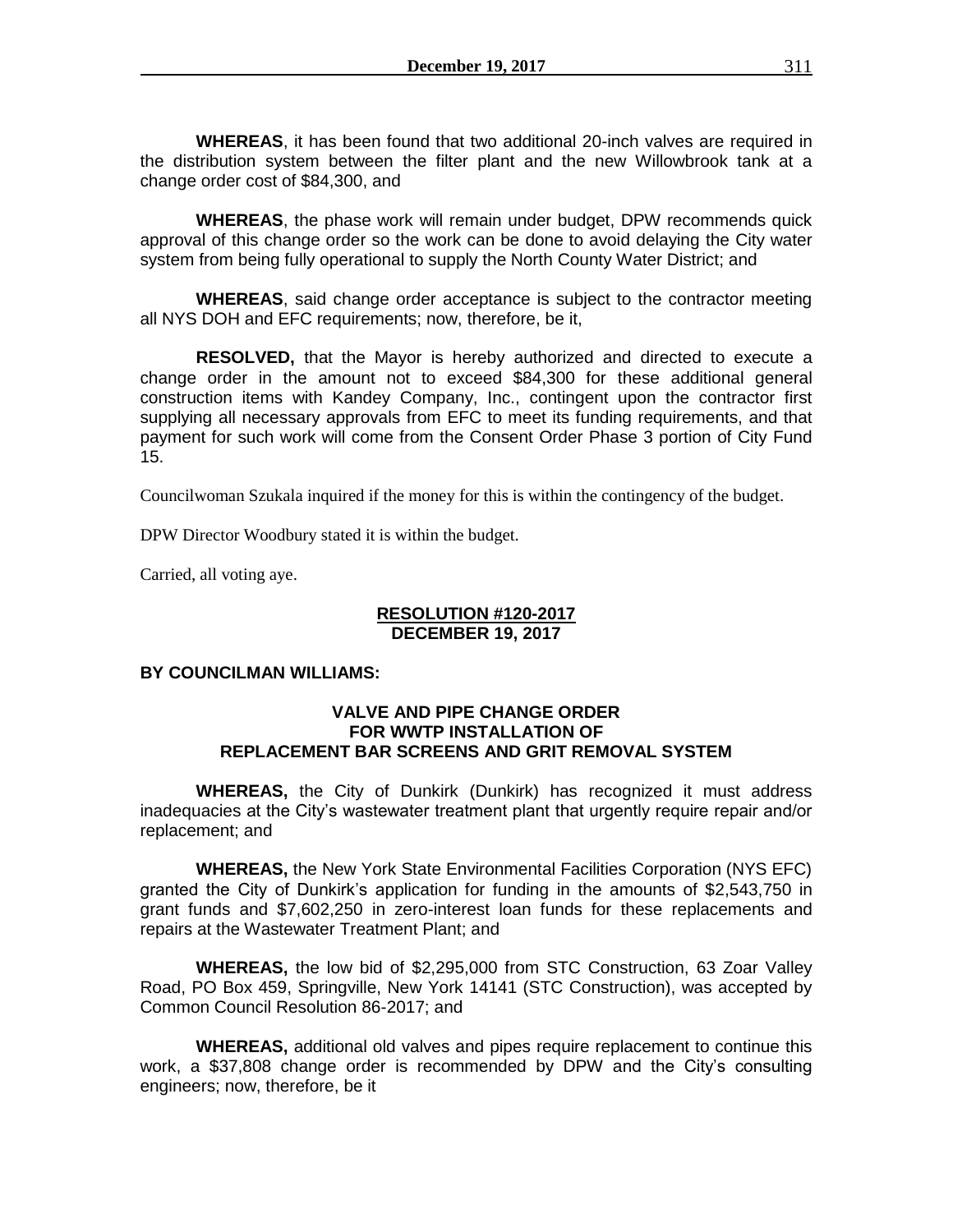**RESOLVED,** that the Mayor is hereby authorized and directed to execute a \$37,808 change order for extra valve and pipe repairs and replacement in general construction contract 17-1G with STC Construction, which will still keep this portion of the project under budget, and contingent upon the contractor first supplying all necessary approvals from EFC to meet their funding requirements for this work, and that payment for such work will come from City Fund #21.

Carried, all voting aye.

## **RESOLUTION # 121 -2017 DECEMBER 19, 2017**

#### **BY COUNCILMAN WILLIAMS:**

### **ACCEPTING APPLICATION FOR WATER AND SEWER SERVICE FOR THE HAMPTON INN HOTEL IN THE TOWN OF DUNKIRK**

**WHEREAS,** the City of Dunkirk supplies water and sewer service to Vineyard Drive in the Town of Dunkirk, at out-of-city rates; and

**WHEREAS,** the attached application for new water and sewer service was reviewed by DPW and recommended for approval, and the development includes storm water retention and treatment; now therefore

**BE IT RESOLVED,** that the Hampton Inn may establish water and sewer accounts with the City of Dunkirk provided it pre-pay all connection and meter fees at the out-of-city rate and establish accounts to pay usage fees billed at the out-of-city rates.

Carried, all voting aye.

#### **RESOLUTION #122-2017 December 19, 2017**

# **BY: ENTIRE COUNCIL**

# **RESOLUTION TO DECLARE LEAD AGENCY STATUS**

**WHEREAS**, The City of Dunkirk (City) is proposing the City of Dunkirk Brownfield Opportunity Area (Project), located in the City of Dunkirk, Chautauqua County, New York; and

**WHEREAS**, the Project has been classified as a "Type I Action" as defined by the State Environmental Quality Review Act (SEQRA) in 6 NYCRR Part 617.4; and

**WHEREAS**, it is the intent of the City of Dunkirk's Common Council to assume the role of "Lead Agency" for purposes of conducting a SEQRA assessment of the Project; and